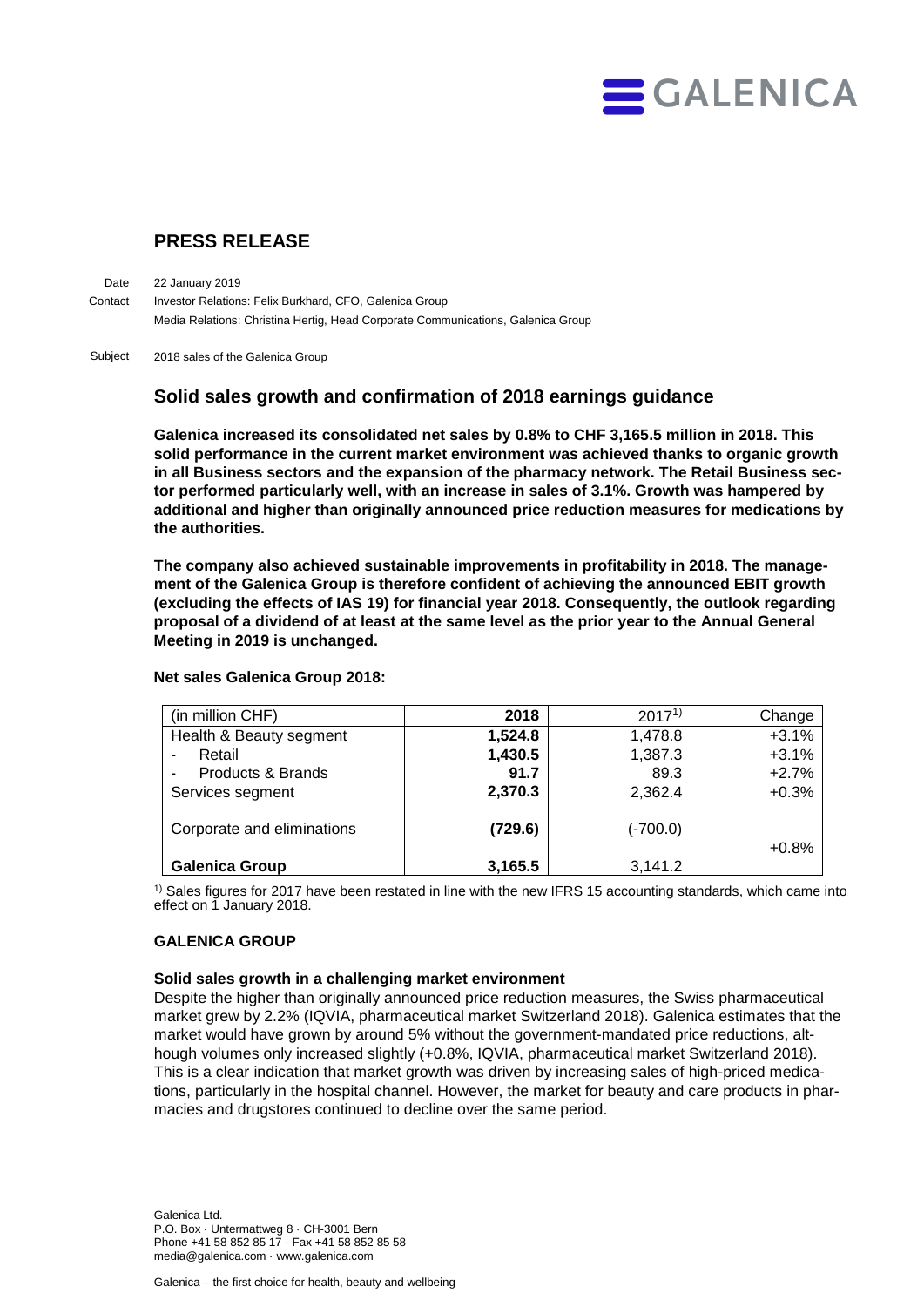22 January 2019 2/6 2018 sales of the Galenica Group Date Page Subject

> In this challenging market environment, the Galenica Group increased its consolidated net sales by 0.8% to CHF 3,165.5 million in 2018. Both organic growth in all Business sectors and the expansion of the pharmacy network contributed to this solid performance in the current market environment. The Retail Business sector performed particularly well, with an increase in sales of +3.1%. However, growth was hampered significantly by additional and higher than originally announced price reduction measures for medications by the authorities.

> This effect was heightened in the second half of 2018 due to the staggered and additional price reductions, in particular for high-priced medications. Ongoing shopping tourism and the growing importance of online sales in retail also had a major influence.

# **Sustainable improvements in profitability**

The improved profitability reported in the first half of 2018 continues to have a lasting effect. Despite weaker sales growth, Galenica therefore remains confident of achieving an EBIT (excluding the effects of IAS 19) in 2018 of at least at the same level as in the previous year. Excluding the one-off effects of CHF 7.0 million in 2017, this corresponds to an operational increase of at least 5%. Consequently, the outlook regarding proposal of a dividend of at least at the same level as the prior year to the Annual General Meeting in 2019 is unchanged.

# **Reorganisation of the Galenica Pension Fund**

The reorganisation of the Galenica Pension Fund has been successfully implemented with effect from 1 January 2019. All insured members and pension recipients of the Galenica Group are now integrated into the Galenicare Pension Fund, which will be renamed the Galenica Pension Fund during the course of 2019. The legally required step for Galenica and Vifor Pharma, which have been separate companies since April 2017, to each have their own independent pension fund was therefore completed.

Thanks to lower insurance premiums, the new Galenica Pension Fund will be able to increase benefits for part-time workers and long-term employees without any additional costs for the employer.

# **One-off, non-cash effect of IAS 19 on 2018 earnings**

Although the new Galenica Pension Fund is also legally independent and autonomous of the Galenica Group and all pension plans are pure defined contribution solutions, under the international accounting standard IAS 19, they must be taken into account in the consolidated financial statements as defined benefit plans. The reorganisation of the Galenica Pension Fund as of 1 January 2019 will therefore have a one-off, negative effect of between CHF 40 million and CHF 45 million at EBIT level and between CHF 30 million and CHF 35 million at net profit level in the 2018 financial statements. This oneoff effect under IAS 19 will be solely of a technical nature and with no effect on cash and does not affect the earnings and dividend forecasts of the Galenica Group.

# **New Head Products & Brands**

As announced in September 2018, as part of early succession planning, the Galenica Group Board of Directors appointed Thomas Szuran as the new Head Products & Brands Business sector and a member of the Corporate Executive Committee. Thomas Szuran took up his new role on 14 January 2019.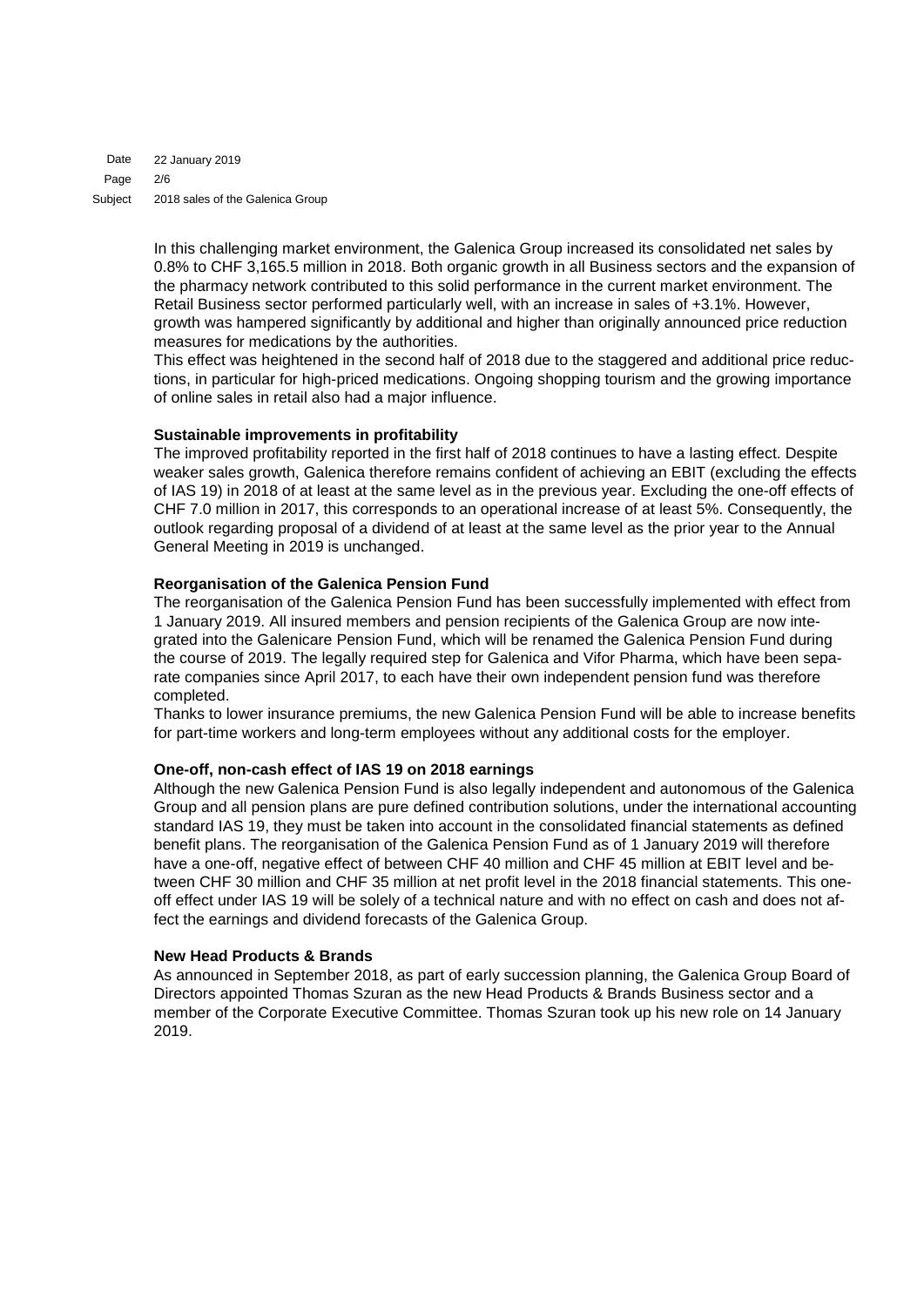22 January 2019 3/6 2018 sales of the Galenica Group Date Page Subject

# **HEALTH & BEAUTY SEGMENT**

The Health & Beauty segment increased net sales in 2018 by 3.1% to CHF 1,524.8 million, CHF 1,430.5 million of which was accounted for by the Retail Business sector and CHF 91.7 million by the Products & Brands Business sector. In addition to organic growth, this performance was primarily attributable to the expansion of the pharmacy network.

# **RETAIL**

The Retail Business sector increased net sales in 2018 by 3.1% year-on-year to CHF 1,430.5 million (excluding Coop Vitality). The expansion of the pharmacy network accounted for 2.6% of growth. On a comparable basis, net sales for 2018 increased by 0.5%. The government-mandated price reduction measures for medications had a negative impact of 1.6% on growth. Excluding these price reductions, organic growth (excluding expansion effects) would have amounted to a pleasing 2.1%. By way of comparison, medication sales (Rx and OTC products) in the Swiss pharmacy market as a whole grew by 1.0% (IQVIA, pharmaceutical market Switzerland 2018). By contrast, sales of other products (non-medications) declined by 0.9% (IQVIA, Personal, Patient Care and Nutrition, until September 2018).

# **Strengthening of the pharmacy network**

Thirteen pharmacies joined the own-pharmacy network in 2018, including ten acquisitions, one of which was the Bahnhof Apotheke pharmacy at Zurich main station, which was acquired in full in the second half of 2018; there were also three new openings. At the same time, five locations were removed as part of optimisation measures, meaning that the number of own pharmacies in 2018 increased by a net total of eight to 345 locations (previous year: 337). Together with the Amavita and Winconcept partner pharmacies, the Galenica pharmacy network comprised more than 500 points of sale throughout Switzerland for the first time as of the end of 2018.

The Retail Business sector invested significantly in the further strengthening and optimisation of own points of sale in 2018. This included the new, modern store layout for Coop Vitality, which will be rolled out gradually at all locations over the next few years.

# **Expansion of online business activities**

The online ordering and pick up service Click & Collect launched in 2017 for all three pharmacy formats was expanded in 2018: as of the end of 2018, some 40,000 products were available (compared with 10,000 at the end of 2017).

Galenica also invested in other e-commerce activities in 2018, acquiring Careproduct, a company supplying walking frames and other medical aids both online and offline, and a minority stake in online shop Puresense, which offers more than 3,000 products from leading manufacturers in the area of near-natural and certified natural cosmetics, making it one of the leading online shops in Switzerland in this segment.

Specialty pharmacy Mediservice also further strengthened its leading position as a service platform for the care and support of patients with chronic or rare illnesses in 2018, in particular through the introduction of its new distance healthcare offering. Under this therapy support service, chronically ill patients are provided with care from specially trained professionals via telephone, videophone or e-mail.

# **Contributions to reducing healthcare costs evolution**

Galenica makes an active contribution to reducing healthcare costs evolution through generic substitution. On a comparable basis, sales of generics thus rose again in 2018 (+8.1%). The substitution rate for medications for which a generic is available and for which substitution is also possible increased from 68% to 70%. A pleasingly high percentage, taking into account the fact that prescribers often favour the original product for certain pathologies such as mental illnesses.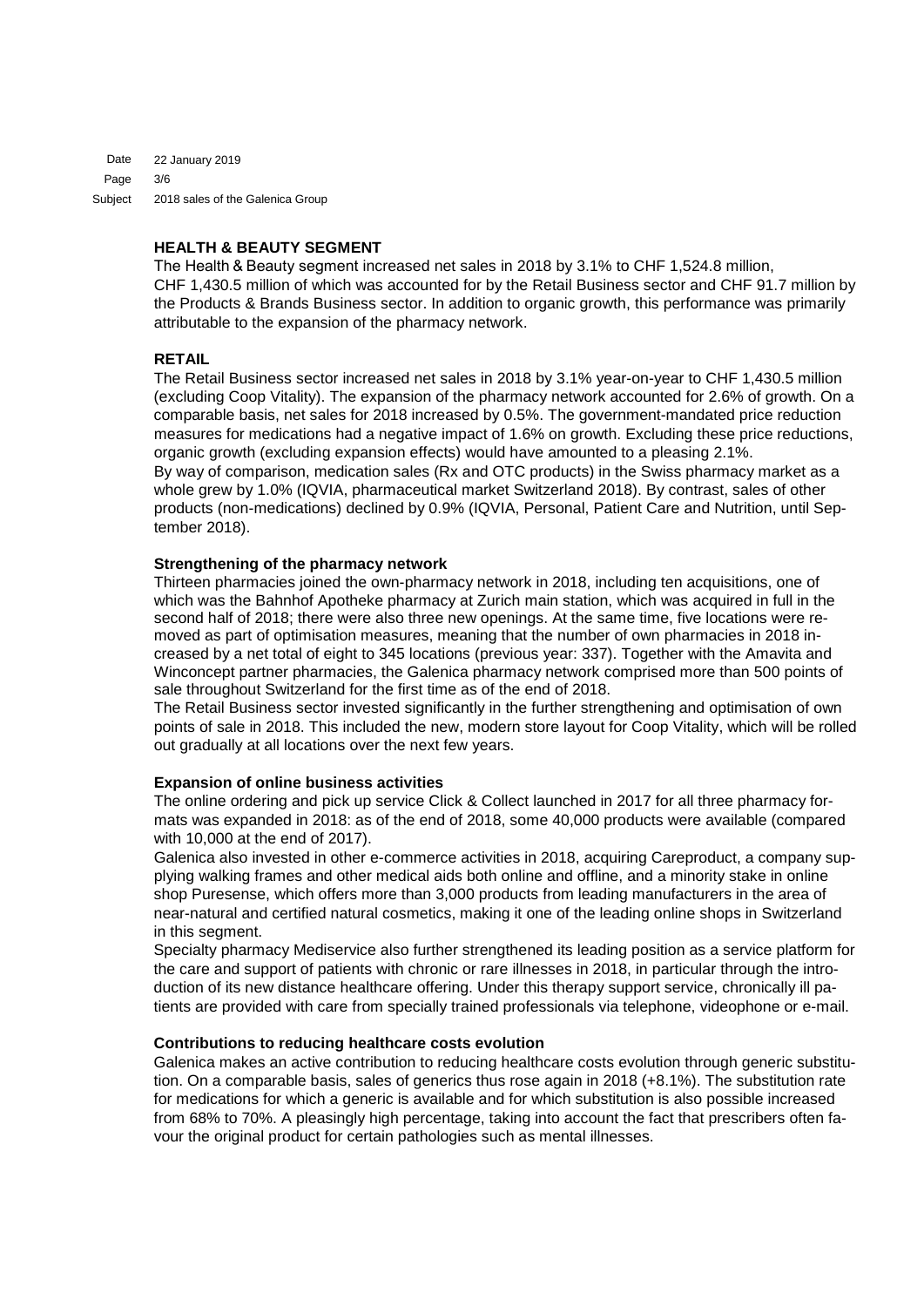22 January 2019 4/6 2018 sales of the Galenica Group Date Page Subject

#### **Own pharmacies and shareholdings**

|                                                     | 31.12.2018 | 31.12.2017 | Change |
|-----------------------------------------------------|------------|------------|--------|
| Amavita pharmacies <sup>1)</sup>                    | 163        | 157        | $+6$   |
| Sun Store pharmacies <sup>1)</sup>                  | 97         | 97         |        |
| Coop Vitality pharmacies <sup>2)</sup>              | 78         | 75         | +3     |
| Mediservice specialty pharmacy <sup>1)</sup>        |            |            |        |
| Majority holdings in other pharmacies <sup>1)</sup> |            |            |        |
| Minority holdings in other pharmacies <sup>2)</sup> |            |            |        |
| Total own points of sale                            | 345        | 337        |        |

 $1)$  Fully consolidated  $2)$  Consolidated at equity level

#### **Independent partners**

|                               | 31.12.2018 | 31.12.2017 | Change                   |
|-------------------------------|------------|------------|--------------------------|
| Amavita partnerships          |            |            |                          |
| Winconcept partner pharmacies | 149        | 152        | $\overline{\phantom{a}}$ |
| Total independent partners    | 156        | 160        | -4                       |

#### **PRODUCTS & BRANDS**

Despite challenging market conditions, the Products & Brands Business sector, mainly comprising the business activities of Verfora, achieved net sales totalling CHF 91.7 million (+2.7%) in 2018. Due in part to the strong flu and hay fever season in the first half of 2018 and supply constraints of other products in the market, Algifor® and Triofan® performed very well. Consequently, Products & Brands exceeded OTC market growth (0.3%, IQVIA, pharmaceutical market Switzerland 2018, Swissmedic OTC therapeutic product lists C and D), increasing its net sales in Switzerland by 3.8% to CHF 73.7 million. Thus, and for the first time, Verfora became the number one company in the total Swiss consumer healthcare market by the third quarter of 2018 (IQVIA, Consumer Health Market Switzerland, until September 2018). Export sales declined by 1.6% to CHF 18.0 million, due in particular to the additional sales generated in 2017 by the launch of Anti-Brumm Sun® in Germany and Austria.

#### **Verfora: new name, same strategy**

Vifor Consumer Health was rebranded Verfora as of 1 June 2018. With the new identity, Verfora positions itself distinctively as continuing to be a strong specialist trade partner for pharmacies and drugstores with its well-known brands and products, standing for an attractive product portfolio and dedicated to training and customer support.

#### **Strong OTC sales**

The systemic pain relief market leader Algifor® performed very well, clearly exceeding OTC market growth. This was mainly due to the strong flu season at the beginning of 2018, as well as supply constraints of other products in the market. Algifor® Dolo forte sachets and Algifor® Dolo forte suspension, a more concentrated liquid formula, were both launched in the Swiss market.

Triofan® maintained its strong market position as the number one nasal decongestant in Switzerland and outperformed in the hay fever market. The iconic Swiss wound treatment brand Merfen® performed well in 2018, giving Verfora leadership in the important wound disinfection consumer healthcare category.

Several new Perskindol<sup>®</sup> products were introduced in 2018, including a thermo hot roll-on and gel, a classic roll-on and a cooling bandage. In addition, a child-friendly and highly effective Anti-Brumm® Kids formula was launched and well appreciated by parents.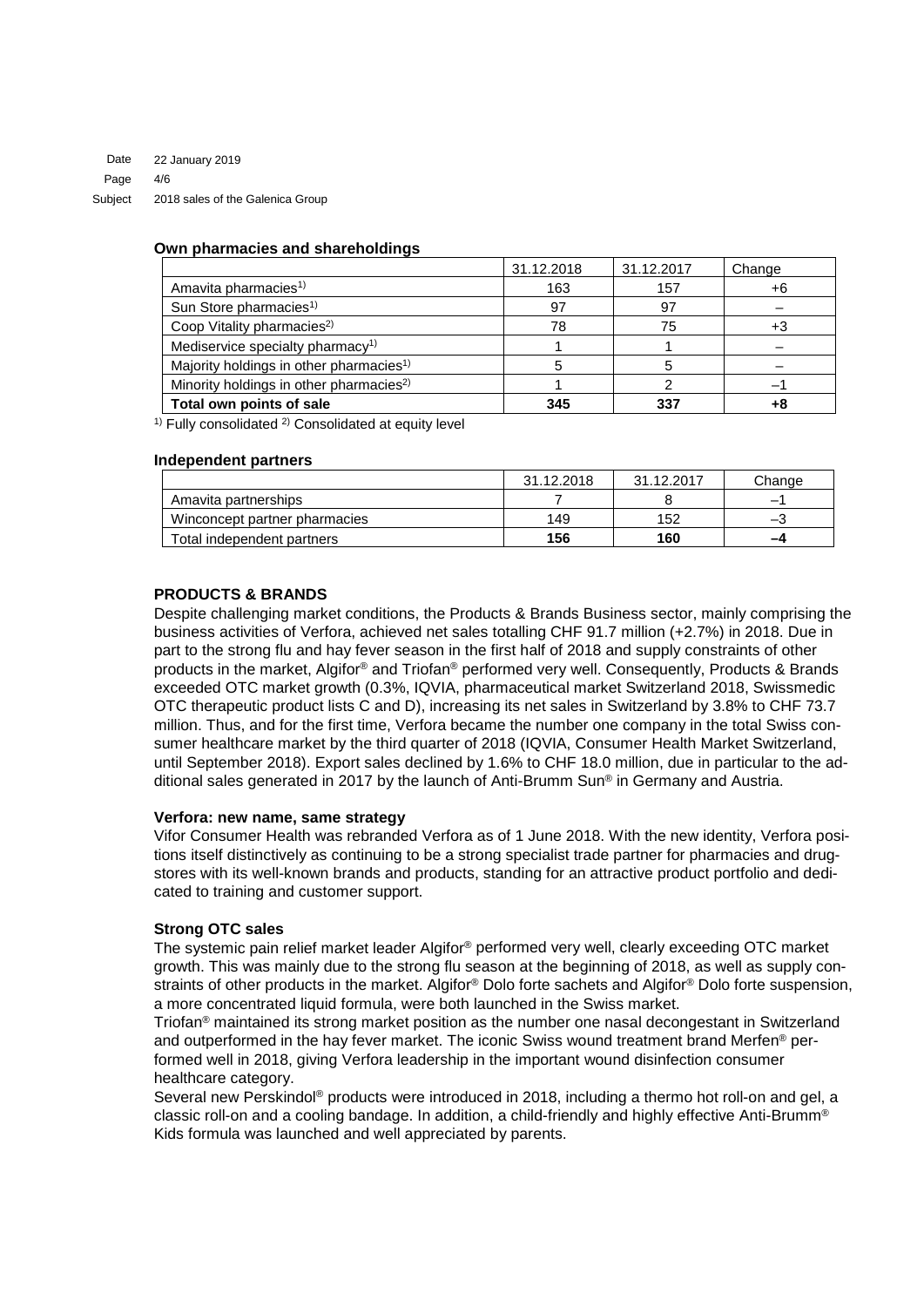22 January 2019 5/6 2018 sales of the Galenica Group Date Page Subject

#### **Enhanced complementary medicine offering**

Responding to the growing demand for complementary medicines, Verfora entered into a strategic partnership with the Swiss company Spagyros in 2018. Spagyros is a GMP-certified pharmaceutical company that manufactures all its medicines entirely by hand in Switzerland.

#### **Dermafora®: new own derma-cosmetics range from 2019**

Verfora further enhanced its health and beauty product portfolio in 2018; a new dark spot corrector by Lierac was successfully introduced, as well as the product RE30 by Phyto for treating grey hair. Several new product launches are also planned in 2019, including the new own derma-cosmetic brand Dermafora®, which has been available from Amavita, Sun Store and Coop Vitality pharmacies since early 2019. These skincare products are based on plants used traditionally in Swiss medicines in combination with the latest skincare findings.

# **SERVICES SEGMENT**

The Services segment generated net sales of CHF 2,370.3 million (+0.3%) in 2018. Excluding the effect of the price reduction measures for medications by the authorities (–2.4%), sales growth amounted to 2.7%. This was achieved in an overall market whose growth (+2.2%, IQVIA, pharmaceutical market Switzerland 2018) was driven especially by the sales performance of hospitals (hospitals: +5.5%, IQVIA, pharmaceutical market Switzerland 2018) as well as by high-priced special medications that are for the most part not supplied via wholesale but directly to specialist doctors (doctors: +1.9%, IQVIA, pharmaceutical market Switzerland 2018).

# **New partners and services**

Pre-wholesaler Alloga put a third cold room into operation in Burgdorf in 2018, expanding internal capacity for the refrigerated storage of medications by one third. Vaccine transport logistics were also structured more efficiently so that larger quantities of vaccines can be transported in shorter times, thereby ensuring better availability of the vaccines during the flu season. In addition, the company attracted further well-known pharma partners as new customers and gained major hospitals for the introduction of electronic invoicing.

Galexis was also able to gain new partners, which are banking on the company's efficiency and expertise in Switzerland. Galexis also launched its new own brand range Felan in autumn 2018. The Felan range comprises cost-effective pharmaceutical and OTC products for independent pharmacies, where the packaging can be personalised with the logo of the relevant pharmacy.

# **Modernisation of Lausanne-Ecublens distribution centre**

The project to renovate and modernise the Galexis distribution centre at the Ecublens site advanced and a building application can be submitted at the end of January 2019. Construction work is scheduled to begin in the third quarter of 2019 and the project should be completed in the course of 2021. Galenica is investing some CHF 30 million in the modernisation of the building and in facilities with a higher degree of automation. This has the potential to reduce the number of full-time positions by around 45 in Lausanne-Ecublens. In addition, certain orders will be taken from the Galexis distribution centre in Niederbipp, which will in turn require additional members of staff. The plan is to stagger the job cuts in parallel to the construction phases, with most of the downsizing absorbed through voluntary departures and retirement. A consultation process will be held to review measures aimed at avoiding employee terminations and mitigating the consequences of any necessary layoffs.